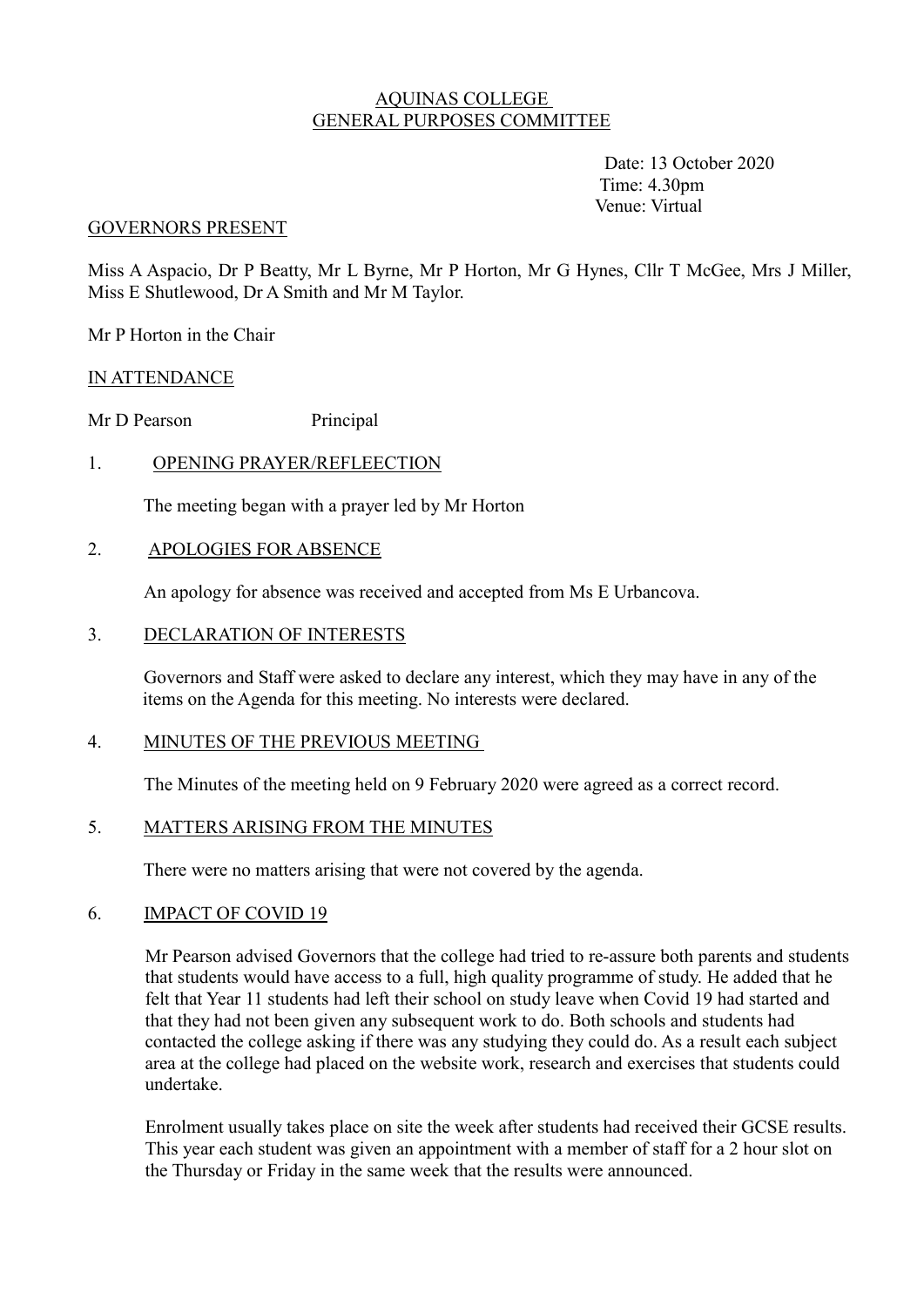This had necessitated 35 staff coming in during the holiday period, these members of staff would be given 2 days leave in lieu.

There was a danger some students could have received inflated grades at GCSE and Mr Pearson advised Governors that any student that was close to the entry requirement of a course had met with staff. Some students had been placed on 4 rather than 3 subjects to allow them to select the most appropriate course after they had experienced it.

Mr Hynes asked if there was anything that the college would not repeat and had any good practice emerged. Mr Pearson replied that the telephone appointments had been a great success and was less intimidating for the students. It was felt that this process would be kept, with the addition of a face to face follow up appointment if necessary.

Cllr McGee asked if any students had needed to self isolate. Mr Pearson advised Governors that that there had been 2 cases of students with Covid 19 and that they were working at home. The college had contacted the DfE, LA and Public Health and track and trace, which was very time consuming. A member of the PGCE group in college had tested positive, so all the PGCE students in that bubble were self-isolating. The college had seating plans for all classes and students were seated a metre apart. A number of students were self-isolating due to Covid 19, the maximum number had been 67. Students who were self-isolating had been asked to access remote learning. Mr Pearson added that one college had over 200 students absent due to Covid 19.

Dr Smith felt that sixth form colleges were managing the situation better than other sectors. Mr Taylor added that in the case of universities there was a more social setting and that in Manchester the number of students at universities was high. Cllr McGee advised Governors that in Stockport Covid 19 was being transmitted in households rather than pubs or supermarkets.

Governors congratulated the college on how well it was coping under very difficult circumstances and that it should be proud of the way it had handled the situation.

# 7. ADMISSIONS 2020/2021

Mr Pearson advised Governors that the college had started in September 2020 with a longer soft start (induction period) for new students which had allowed all students to be met by a member of staff, face to face.

Mr Pearson advised Governors that the college had started the term with 2327 students on roll and that the college is funded on 2253 students. A number of students had dropped out for a variety of reasons including going back to their previous school, apprenticeships or transferring to another college. On average around 30 students drop out by the census date for funding which this year is 16 October 2020. Mr Pearson advised Governors that he would prepare a summary for the next meeting of why students had dropped out.

At the start of the term the actual number of students on roll was 2327 with a L6 of 1253 and U6 of 1045. In addition there was 29 pathway students. . The latest figures suggest that there will be around 2280 students with a L6 of 1227 and U6 of 1024. In addition there will be 29 pathway students. Fewer students had to resit English, 30 compare to 90 last year and Maths, 100 compared to 130 last year due mainly to Centre Assessed Grades being higher.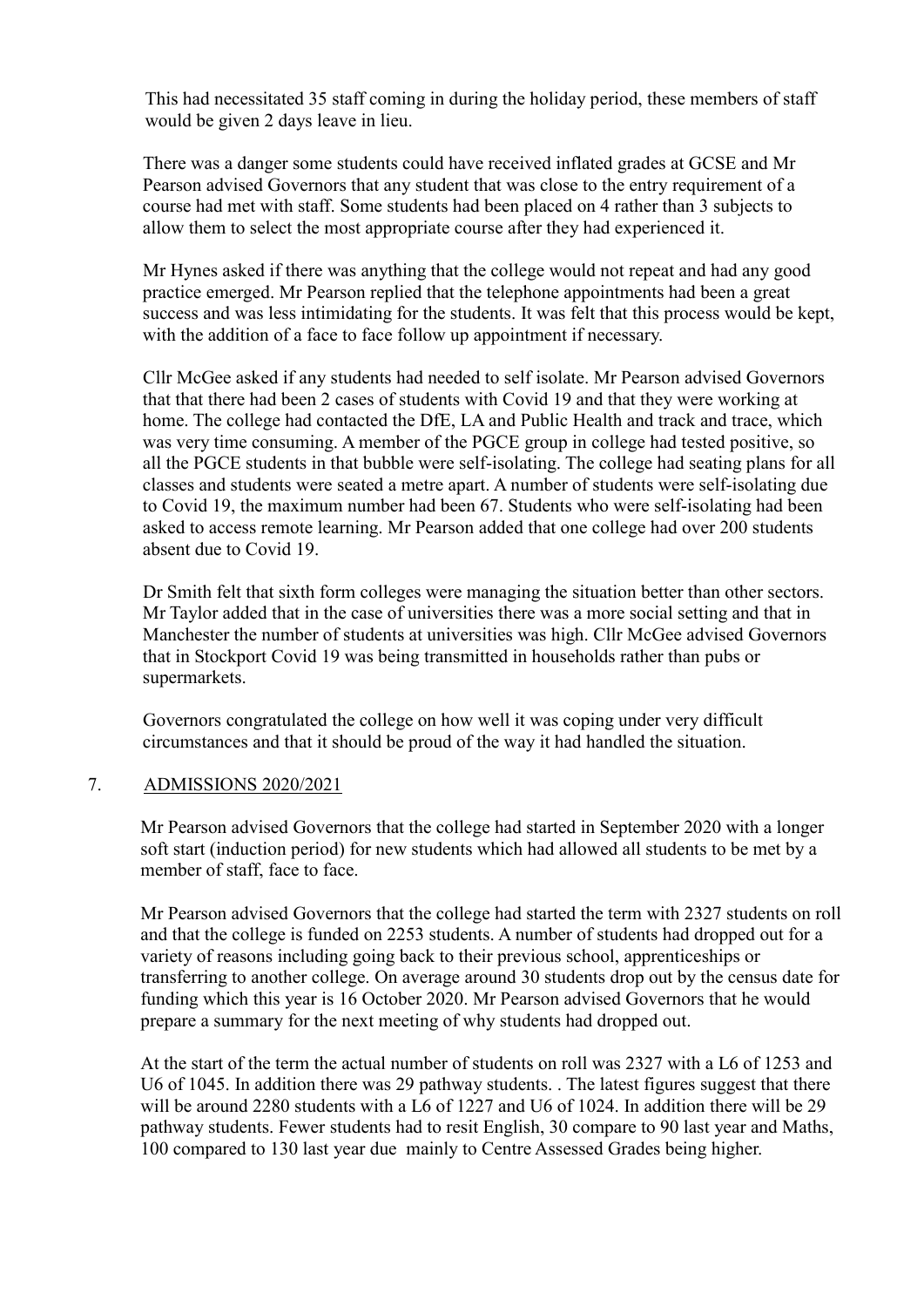Mr Pearson advised Governors that the college will be better funded next year as a result of the additional student numbers. He added that the college would be full at around 2250 students. The college has increased its staffing levels in psychology, criminology and geography to take account of the additional students and it had to create additional classroom space. More students were also on the pure science courses.

### 8. ADMISSIONS 2021/2022

An Open Day had been scheduled for Saturday 26 September 2020 and Open Evenings in October 2020 but these had been cancelled because of Covid 19. These would now be virtual events. In addition the college had also been scheduled to attend year 10/11 assemblies at secondary schools but these had been cancelled. Information about the college had been sent on a memory stick to schools for use in Year 11 assemblies. A new website will be live from 30 October 2020 and it will be possible to take a virtual tour of the college. Each department had provided an overview of the courses it offers and the Students Council had been involved.

It was agreed that any requests for a tour of the school would be resisted unless there were special circumstances. Mr Pearson advised Governors that the college had made contact with Pendlebury which is a Pupil Refferal Unit (PRU) in Stockport and a separate arrangement had been made with them.

The closing date for applications (which are online) for 2021/2022 is 30 November 2020. All category 1 students will have a telephone interview before Christmas 2020. Applications from category 2 students who have submitted their application forms by 30 November 2020 will then be assessed. All applicants will be notified whether or not they are being considered for interview. Students who are to receive further consideration will receive a letter before Christmas 2020 inviting them to an interview in January/February 2021. The telephone interviews for category 1 students starts next week

Mr Pearson reported that the following applications have been made or started:

350 applications 181 from category 1 104 from category 2 9 Pathway

When considering applications the college take into account the following:

i) Commitment to study at the college

ii) Appreciation of and commitment to the college's ethos

iii) Wider interests and the contribution the applicant might make to the college community

iv) A reference from school regarding application, attendance, conduct and punctuality

v) Whether the applicant currently attends a school located in Stockport

vi) Quality of application

Mr Hynes asked how do students with disabilities find it in college. Mr Pearson replied that Pathways students are only in college 4 days a week. There are 4 bubbles and the college is much quieter with only around 550 students on site at any one time. Dr Smith added that he had recently been in the college and that students were wearing masks, socially distancing and it all felt very safe. Mr Horton asked how the cleaning staff were coping with their additional workload. Mr Pearson replied that they work between 5.30am and 8.00am and that increased daytime cleaning had been introduced. Doors and windows are left open where possible and there are hand sanitizing stations around the college.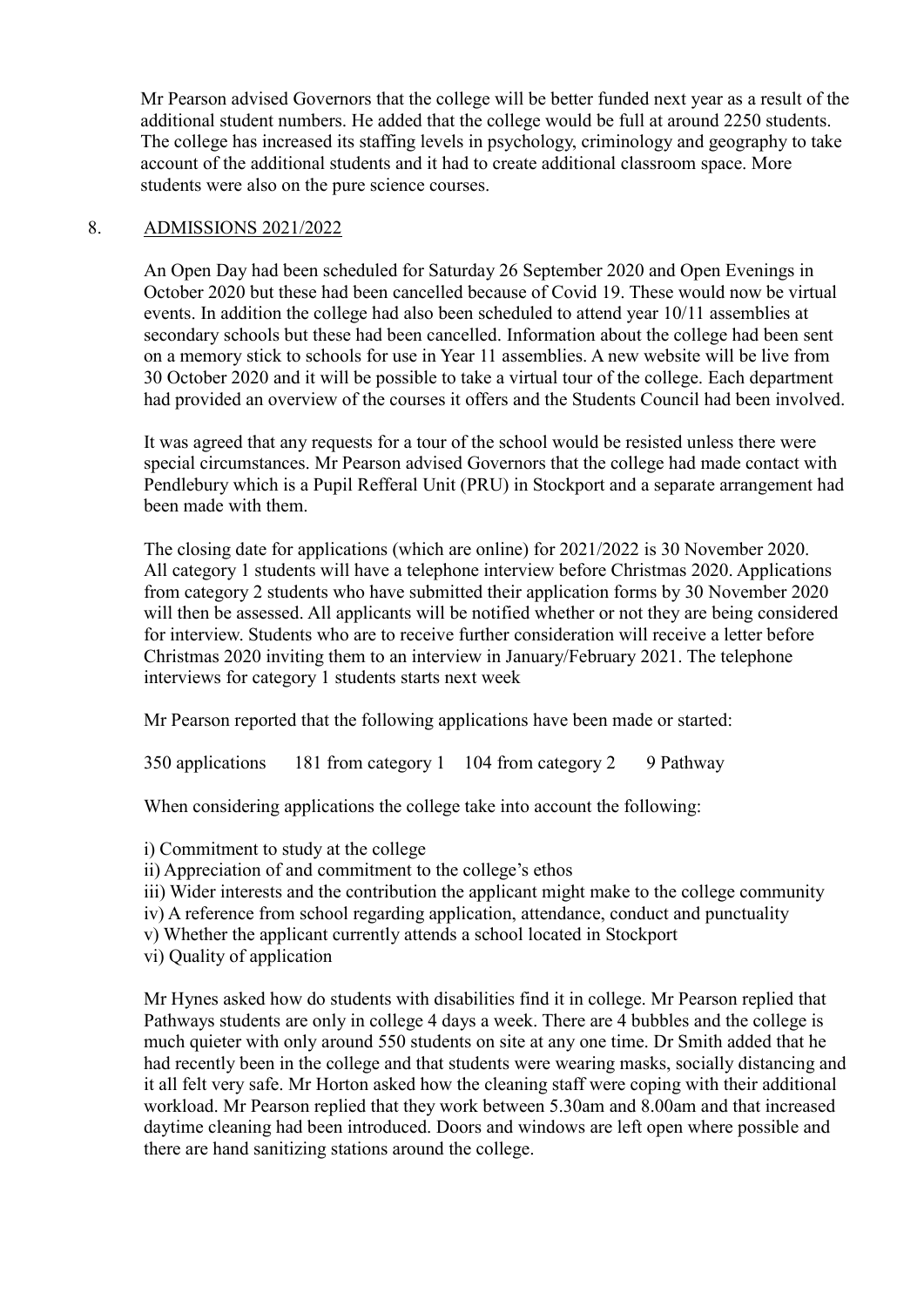Further information on the number of applications for 2021/2022 would be available at the Governing Body meeting on 24 November 2020 and a further report would be given to the next General Purposes Committee.

### 9. COMMITTEE TERMS OF REFERENCE

A copy of the current Employment Committee Terms of Reference had been circulated prior to the meeting.

After a full discussion it was agreed that no changes were necessary.

# 10. PUBLICITY

Mr Pearson drew Governors attention to the material that had issued to Governors with the invitation to the meeting. It contained a link to the new College Prospectus for 2021/2022 which was on line. The prospectus had been designed in house. A great deal of time and effort had been put in to produce the prospectus. A new Careers Newsletter was also being prepared to send to parents.

Other promotional material included a memory stick with a narrated PPT to be used for Year 11 assemblies, postcards promoting the virtual open event and Aquinas personalised pens, pencils and mints.

## 11. ANY OTHER BUSINESS

There was no any other business.

# 12. DATE OF NEXT MEETING

22 January 2021 at 4.30pm

Signed

Date \_\_\_\_\_\_\_\_\_\_\_\_\_\_\_\_\_\_

Chairperson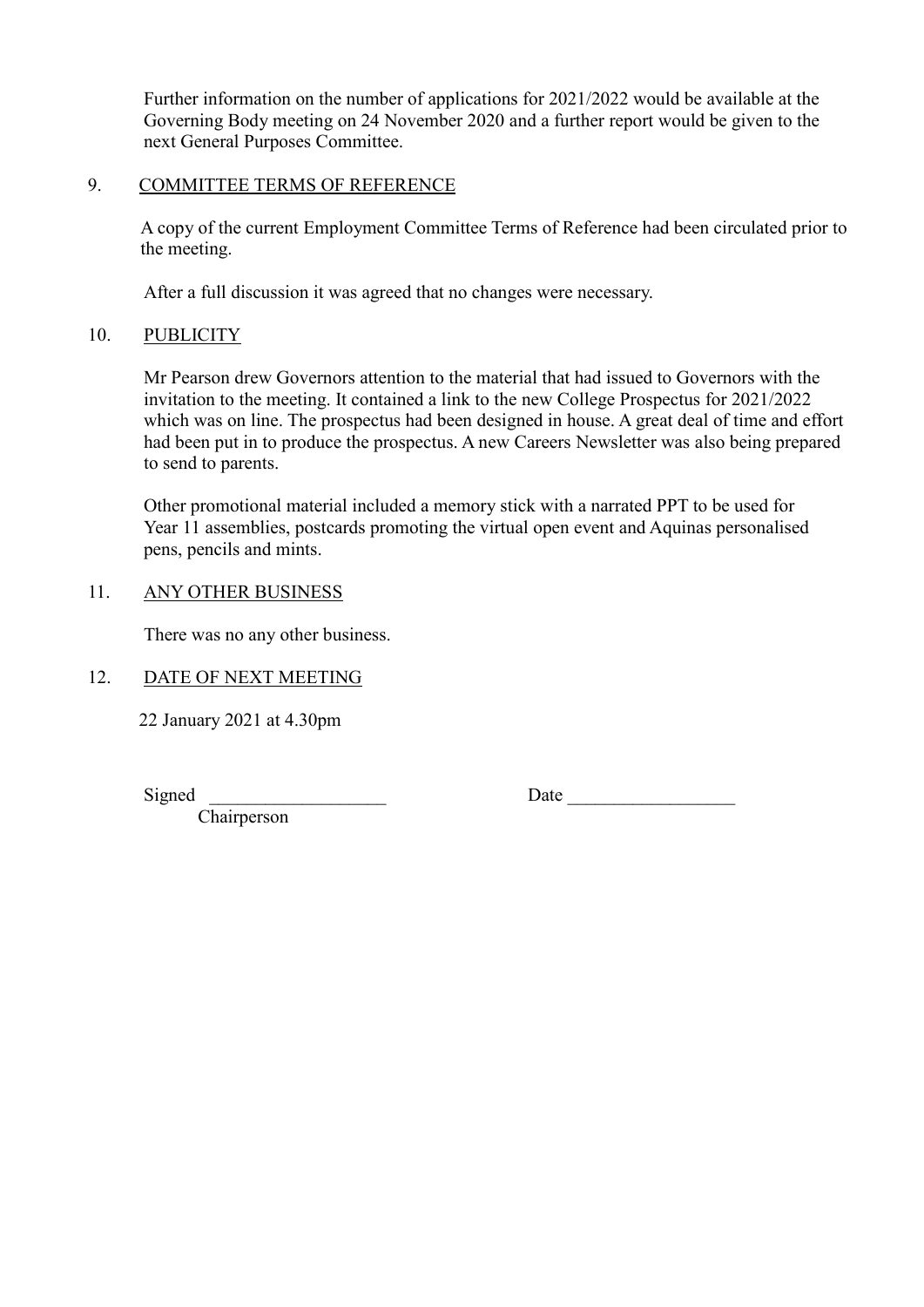## AQUINAS COLLEGE EMPLOYMENT COMMITTEE

 Date: 13 October 2020 Time: 4.30pm Venue: Virtual

#### GOVERNORS PRESENT

Dr P Beatty, Mr L Byrne, Mr P Horton, Mr G Hynes, Cllr T McGee, Mrs J Miller, Dr A Smith and Mr M Taylor.

Mr P Horton in the Chair

## IN ATTENDANCE

Mr D Pearson Principal

## 1. APOLOGIES FOR ABSENCE

An apology for absence was received and accepted from Ms E Urbancova.

### 2. DECLARATION OF INTERESTS

 Governors and Staff were asked to declare any interest, which they may have in any of the items on the Agenda for this meeting. No interests were declared.

### 3. MINUTES OF THE PREVIOUS MEETING

The Minutes of the meeting held on 9 February 2020 were agreed as a correct record.

### 4. MATTERS ARISING FROM THE MINUTES

There were no matters arising that were not covered by the agenda.

## 5. EMPLOYMENT ISSUES

a) Appointment of Additional Staff

Mr Pearson advised Governors that due to the increase in student numbers it had been necessary to appoint two additional part time teachers over and above what had been planned.

### b) Appointment of Vice Principal

A discussion took place on the need to appoint a new Vice Principal following Ms C Vitti's appointment as Principal at Holy Cross Sixth Form College in Bury. It was anticipated that an appointment would be made for a September 2021 start. Mr Pearson advised Governors that in the interim staff within the college have taken on additional responsibilities. Mr A Bailey was Acting Vice Principal with responsibility for Pastoral and Ms C Phillips was Assistant Principal with responsibility for Quality, Curriculum and Teaching and Learning.